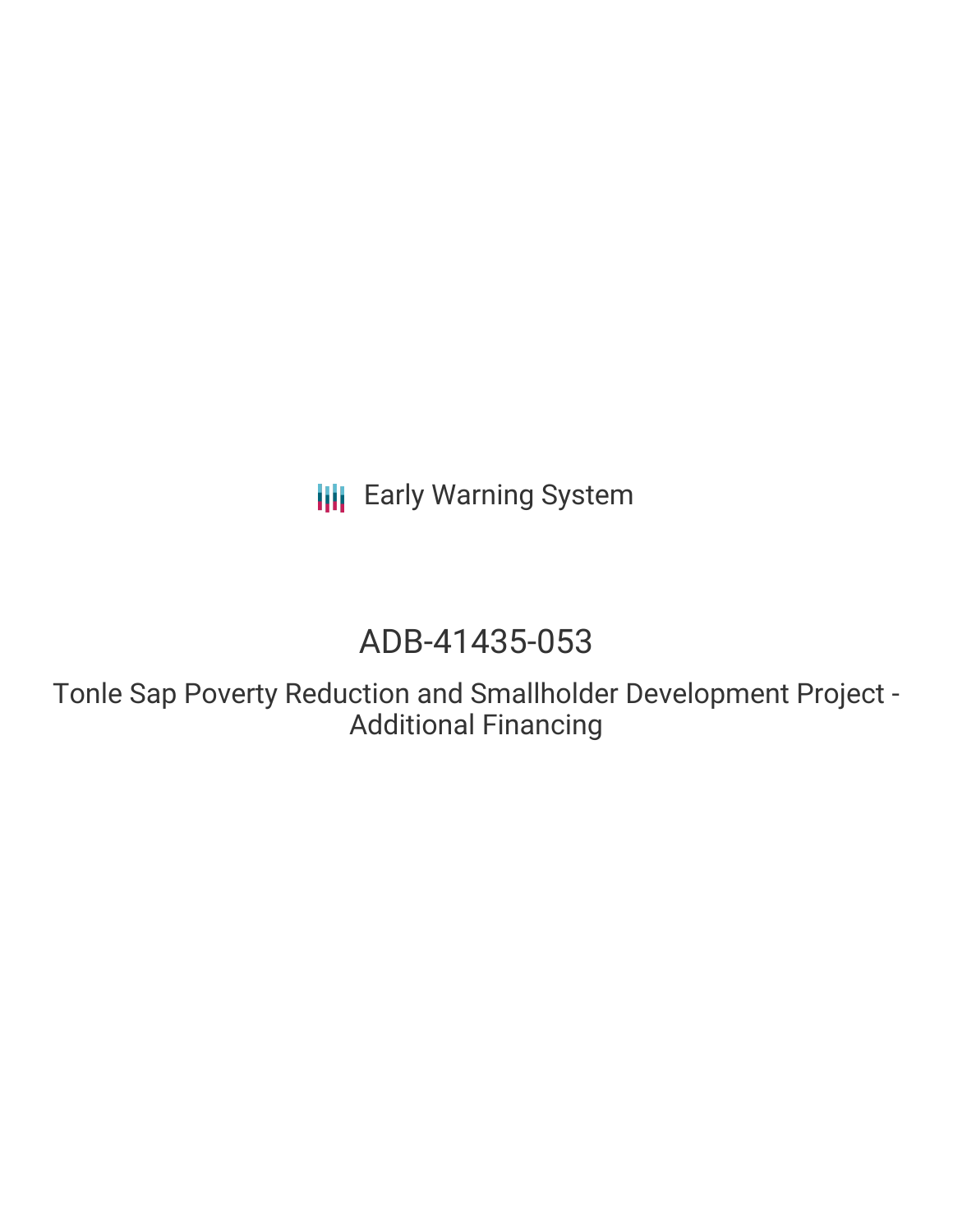

# Early Warning System Tonle Sap Poverty Reduction and Smallholder Development Project - Additional Financing

## **Quick Facts**

| <b>Countries</b>               | Cambodia                                                                                         |
|--------------------------------|--------------------------------------------------------------------------------------------------|
| <b>Specific Location</b>       | Banteay Meanchey, Battambang, Kampong Cham, Kampong Thom, Prey Veng, Siem Reap, and Tboung Khmum |
| <b>Financial Institutions</b>  | Asian Development Bank (ADB)                                                                     |
| <b>Status</b>                  | Active                                                                                           |
| <b>Bank Risk Rating</b>        | B                                                                                                |
| <b>Voting Date</b>             | 2016-09-14                                                                                       |
| <b>Borrower</b>                | Government of Cambodia                                                                           |
| <b>Sectors</b>                 | Agriculture and Forestry, Technical Cooperation                                                  |
| Investment Type(s)             | Grant                                                                                            |
| <b>Investment Amount (USD)</b> | $$0.42$ million                                                                                  |
| <b>Project Cost (USD)</b>      | $$0.57$ million                                                                                  |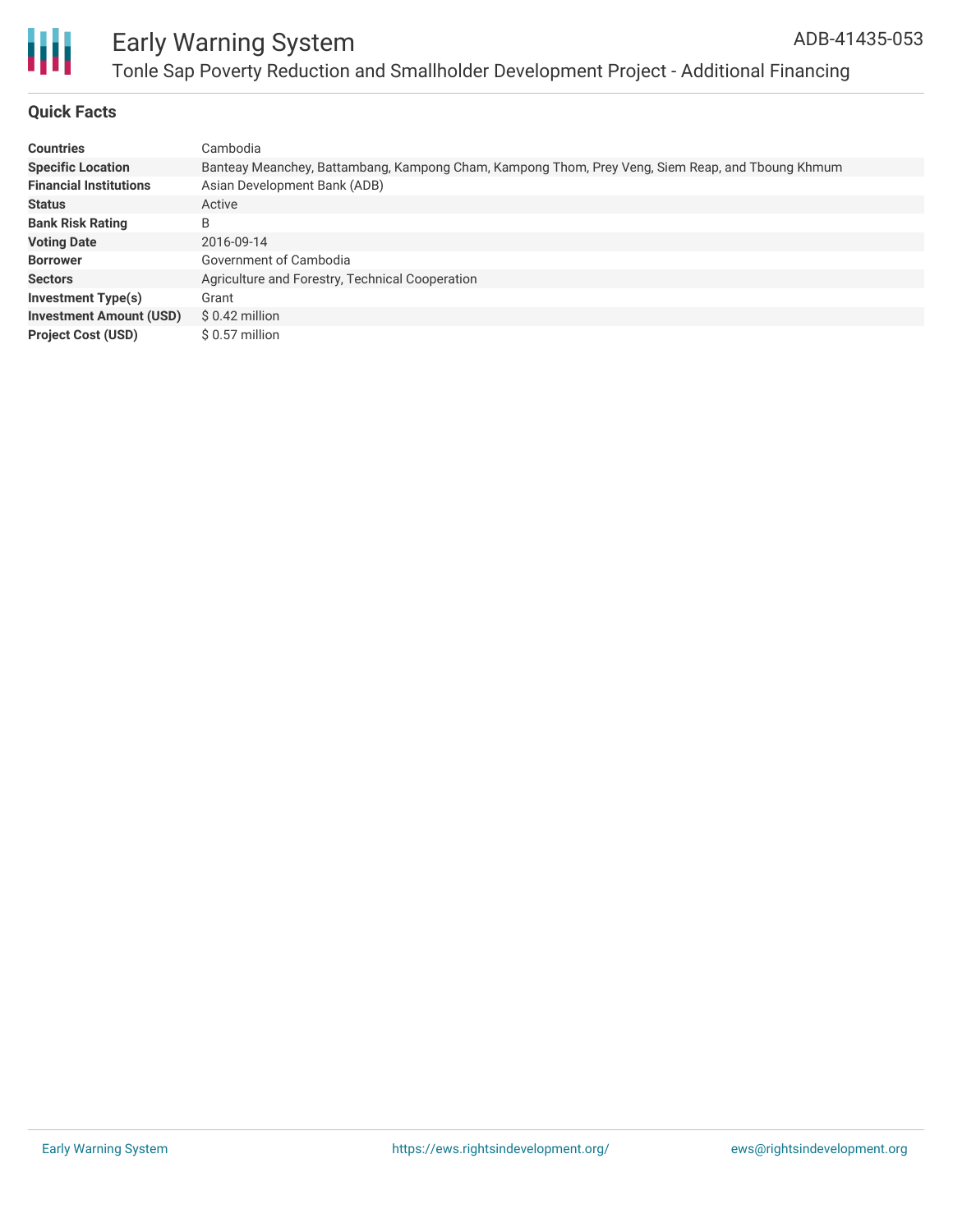

# **Project Description**

An additional financing to the Tonle Sap Poverty Reduction and Smallholder Development Project is proposed for seven provinces (Banteay Meanchey, Battambang, Kampong Cham, Kampong Thom, Prey Veng, Siem Reap, and Tboung Khmum) in Cambodia. The additional financing will enhance agricultural productivity and improve access to markets in 270 target communes through investments in climate-resilient productive infrastructure, building capacity in disaster risk management of the communities and commune councils, and creating an enabled environment for agricultural productivity, diversification and climate resilience.

#### PROJECT RATIONALE AND LINKAGE TO COUNTRY/REGIONAL STRATEGY

Given the success of the current project, executing agencies have requested ADB support for an additional financing to scale up the current project activities. Demand for agricultural production infrastructure for poverty reduction in the Tonle Sap Basin is high; over 90% of the poor live in rural areas and are dependent on small-scale agricultural production for their livelihood. Frequency and intensity of disasters such as floods and droughts in the Tonle Sap Basin require interventions to enhance climate resilience and reduce disaster risk. The additional financing will also strengthen ADB''s basin-scale strategic approach in the Tonle Sap basin by creating synergies with other projects, such as the Climate-Resilient Rice Commercialization Sector Development Program (Rice SDP). Further, by using the additional financing modality, momentum of successes can be built on, and use of the current project resources optimized.

#### CONSULTING SERVICES

A total of 11.0 person-months (p-m) of international consulting services and 11.0 p-m of national consulting services inputs will be required. The consultants will be recruited using individual recruitment selection procedures and will be engaged on an intermittent basis by ADB.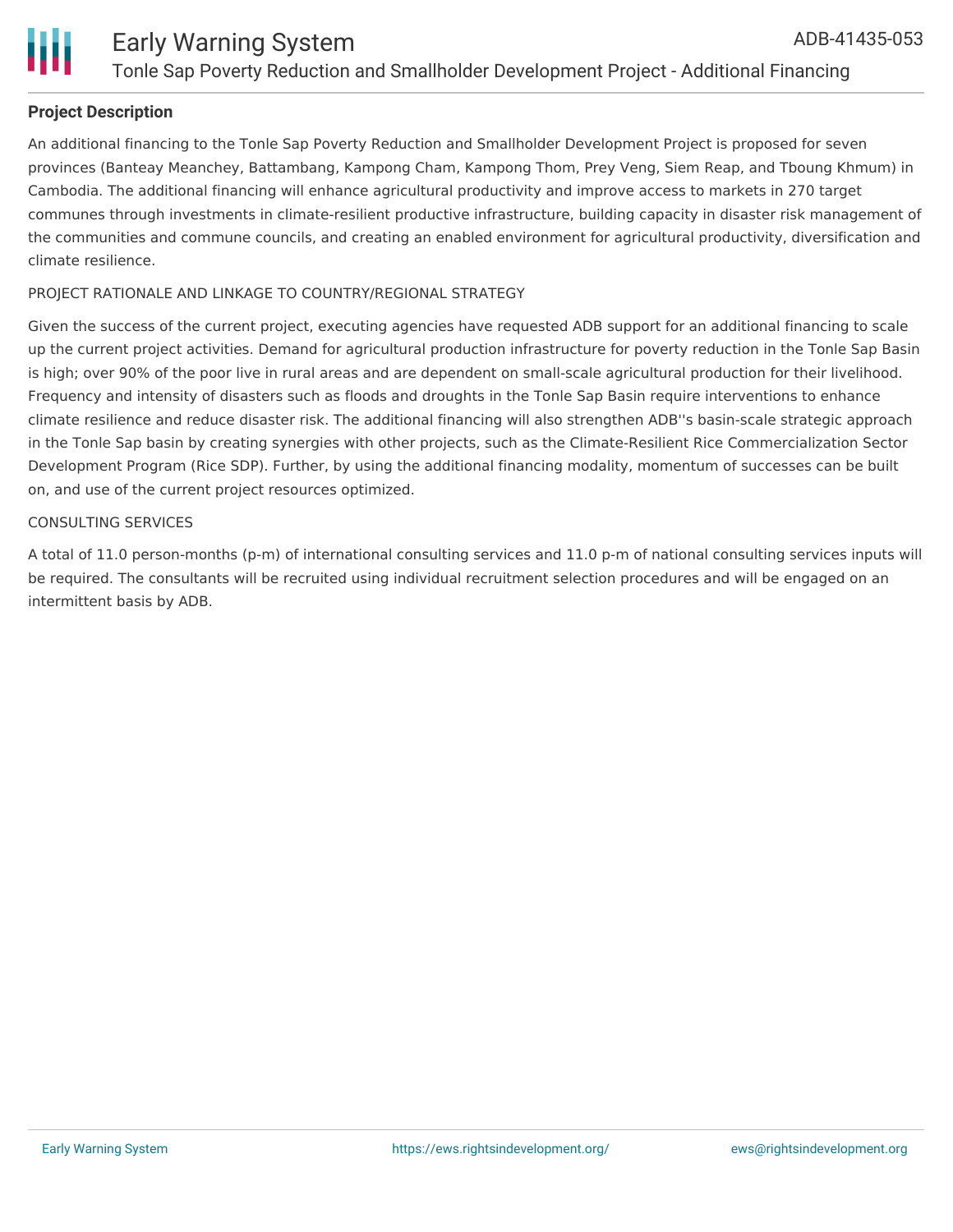## **Investment Description**

Asian Development Bank (ADB)

Project Readiness Improvement Trust Fund US\$ 150,000.00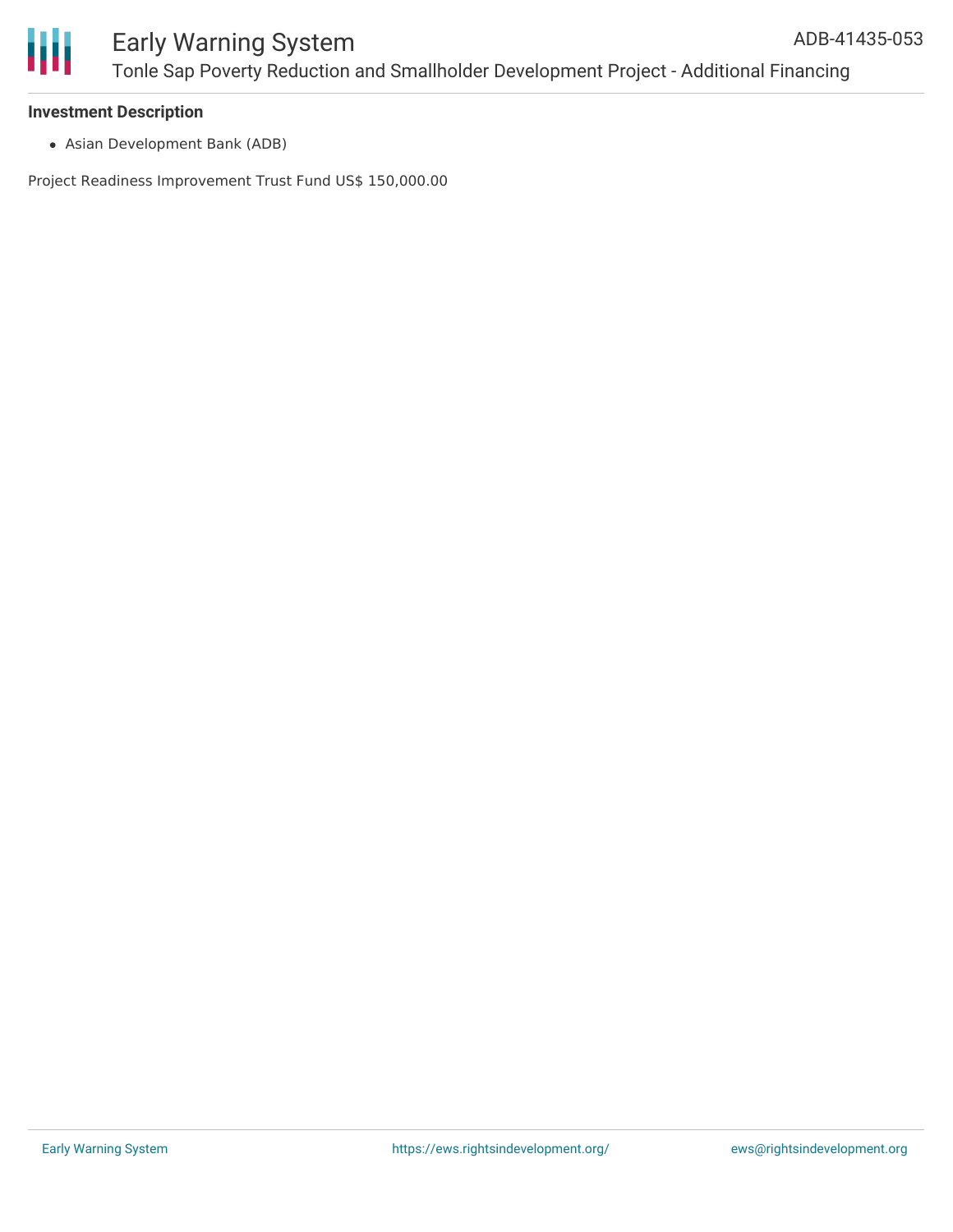

# **Contact Information**

Ministry of Agriculture, Forestry & Fisheries # 40 Norodom Blvd. Phnom Penh, Cambodia

#### ACCOUNTABILITY MECHANISM OF ADB

The Accountability Mechanism is an independent complaint mechanism and fact-finding body for people who believe they are likely to be, or have been, adversely affected by an Asian Development Bank-financed project. If you submit a complaint to the Accountability Mechanism, they may investigate to assess whether the Asian Development Bank is following its own policies and procedures for preventing harm to people or the environment. You can learn more about the Accountability Mechanism and how to file a complaint at: http://www.adb.org/site/accountability-mechanism/main